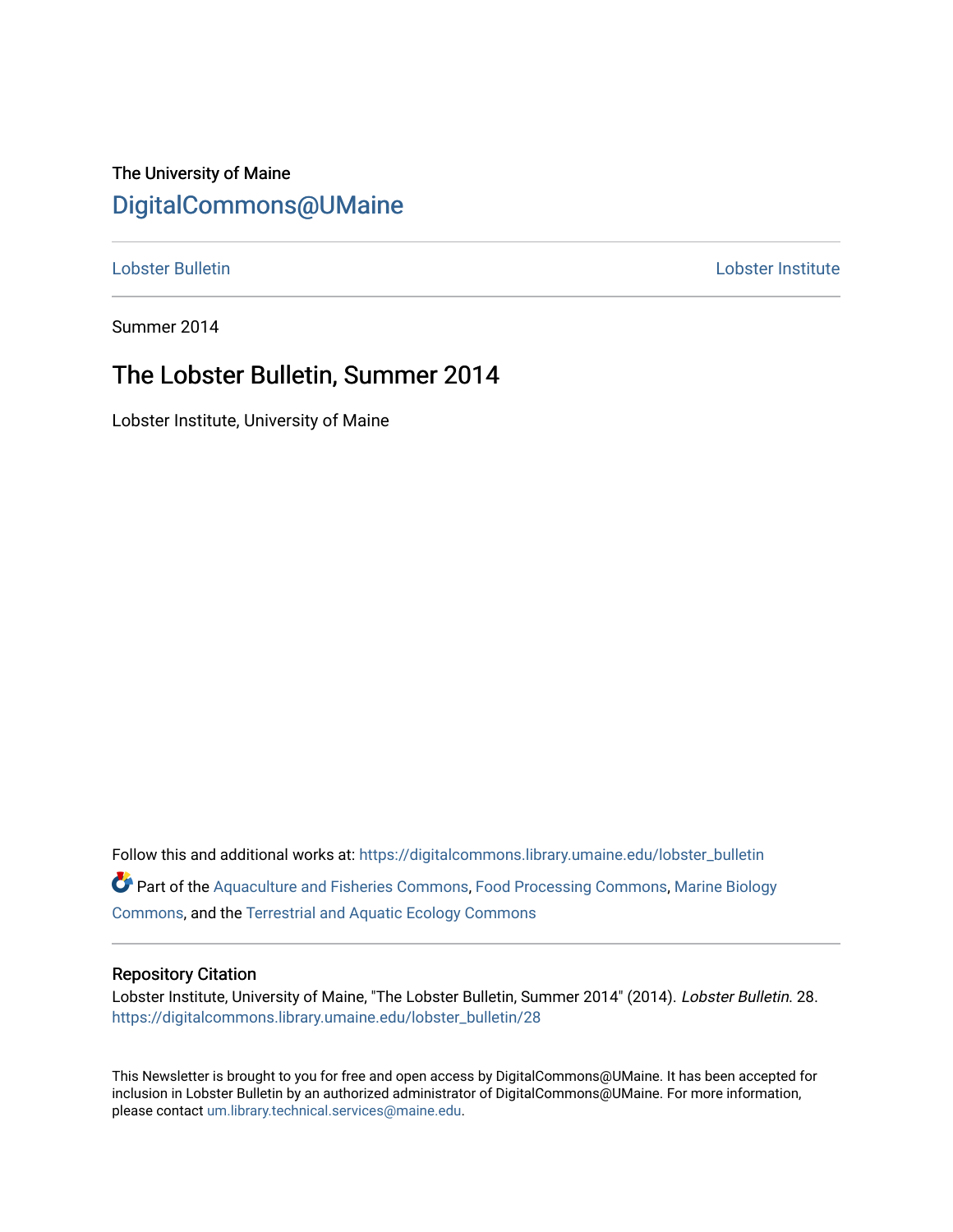

# The Lobster Bulletin

### News, research updates and information on lobsters and the lobster industry.

### **In Memoriam**



 Everyone connected with the lobster industry in both Canada and the United States was saddened to hear of the loss of Klaus Sonnenberg in a plane crash on Grand Manan on August 16, 2014. Klaus was a much respected member of the Lobster Institute's Board of Advisors, representing the Grand Manan Fishermen's Association. His wife Melanie also serves on the Lobster Institute's Board, representing the Eastern Fishermen's Federation. Our condolences go out to Melanie and her family.

 Klaus' presence at Lobster Institute Board meetings and the Institute's Canadian/U.S. Lobstermen's Town Meetings was so appreciated, as his input was always well thought out and valued. (Quotes by Klaus from various Town Meetings can be found throughout this Bulletin.)

 According to Lobster Institute Chairman Bill Adler of Green Harbor, Massachusetts, "Klaus was one of our best board members from Canada and one that was always helpful to the industry." Executive Director of the Institute Dr. Bob Bayer noted, "He was a wonderful man and an important part of the Lobster Institute. He

will be missed." Another member of the Institute's Board, Kathy Heanssler of Conary Cove Lobster Pound on Sunshine-Deer Isle, Maine shared that, "Klaus was a very special man who cared so much for others and was so knowledgeable about the lobster industry." Rick Doucet, also on the Institute's Board of Advisors, and former Minister of Fisheries in New Brunswick, noted in an interview with CBC News, " [Klaus] was a strong advocate for fisheries, not only for Grand Manan but around Atlantic Canada. He worked tirelessly over the years for fisheries. He threw his cards on the table and you always knew where he stood. He was well known and he fought hard. He was definitely one-of-a-kind and a very good individual."

 As noted in his obituary, Klaus was born in Germany and his family immigrated to Canada in 1952. "He graduated from the University of Idaho with a degree in Zoology and began his first career as a Chief Park Naturalist with Parks Canada. After discovering Grand Manan on a flight home to Ingonish, he set his sights on moving there to start an air service in 1978. Klaus' first love was his family followed by flying. Klaus and Melanie met on Grand Manan in 1980 and they were married in 1981. Klaus was working for the Department of Fisheries and Oceans while organizing the startup of the air service business, then known as Seagull Aviation, now known as Atlantic Charters. He helped found the Grand Manan Fisherman's Association. Between family, flying, and representing fishermen, Klaus' days were full and he thrived on that. Klaus contributed to the overall success of the community through the air service and his work with the fishermen. He enjoyed a good debate, travel, experiencing new things and the company of friends Klaus will be remembered for his direct, no nonsense approach to life as well as for the many lives he touched through the medevac air lifts he performed over the years. He will be missed by many."

 Condolences, messages of sympathy also may be sent to [www.ells.ca](http://www.ells.ca/) or (506) 662-3116.



#### The Lobster Institute

573 Rogers Hall, Room 210 \* University of Maine \* Orono, ME 04469-5763 \* 207-581-2751 \* Fax 207-581-2744 A unit of the Maine Agricultural and Forest Experiment Station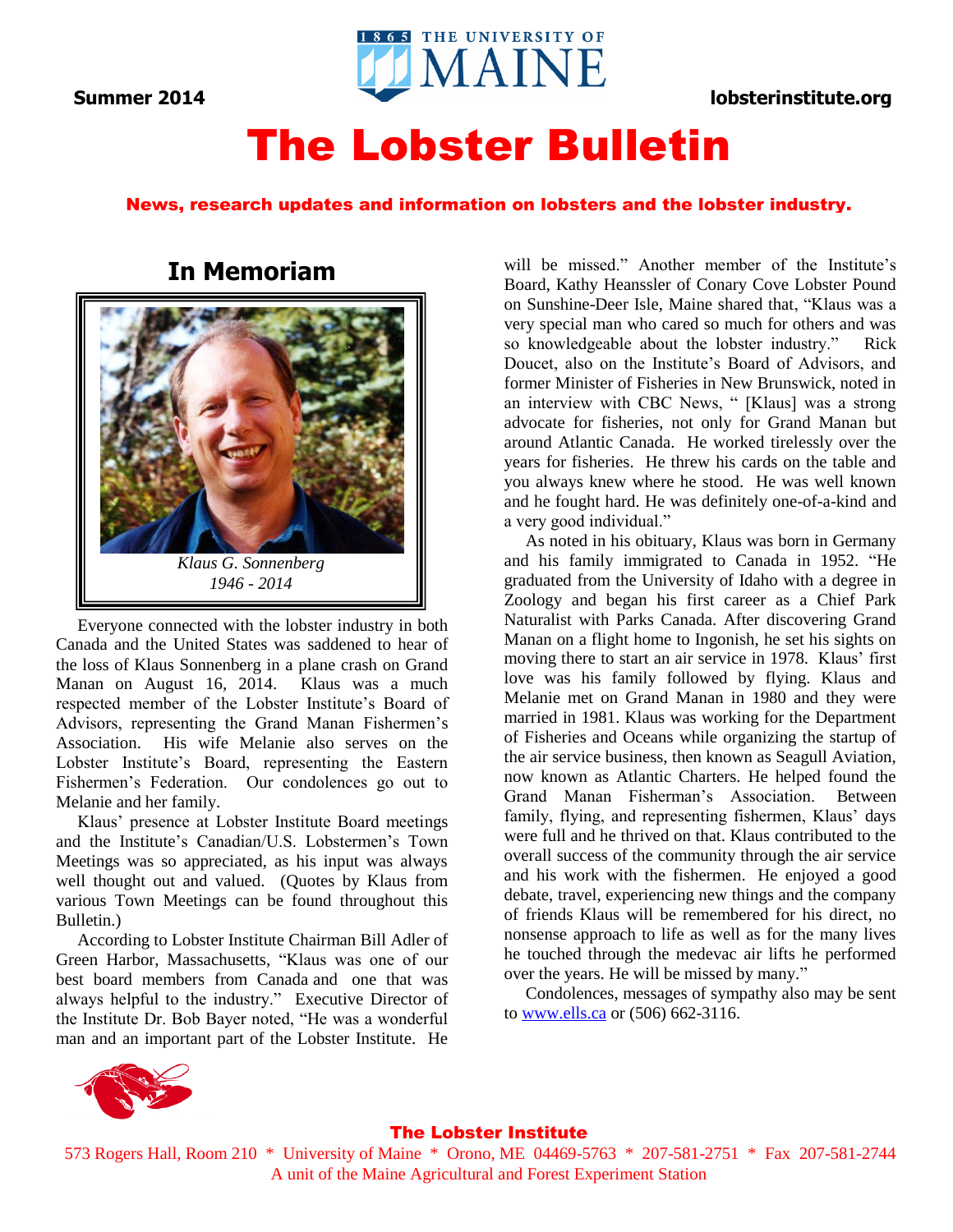

# The Lobster Bulletin

,一个人都是一个人的,我们就是一个人的,我们就是一个人的,我们就是一个人的,我们就是一个人的。""我们,我们就是一个人的,我们就是一个人的,我们就是一个人的,我们

**As a non-profit the Lobster Institute relies on industry and private support to continue its work for and with the lobster fishery.**

**Please consider donating as a Friend of the Lobster Institue today. Call 207- 581-2751 of visit lobsterinsitute.org**

**If you would like to sponsor the Lobter Bulletin or the Research Report and have your business highlighted in each issue, call Cathy at 207-581- 2751 or email lobsterinstitute@ maine.edu**

### **Lobster Institute Adds Two New Board Members**

 The Lobster Institute is pleased to welcome two new members to its Board of Advisors: Luke Holden, co-owner of Cape Seafood (a lobster processing plant in Saco) and Luke's Lobster (13 restaurants from New York to Maryland; and Carl Allen, the new president of the Maritime Fishermen's Union (MFU), The MFU represents over 1,300 owneroperator fish harvesters with small businesses actively fishing in the Provinces of New Brunswick and Nova Scotia. Its members are also multi-species owners and some harvest all or some of the following species: lobster, herring, scallop, mackerel, snow crab, ground fish (cod, hake, flounder, plaice and turbot).



*New Lobster Institute Board Members are welcomed at their first meeting by Chairman Bill Adler [-r: Luke Holden, Michel Richard (MFU Alternate), Bill Adler, Carl Allen]*

### **Changes in Leadership in Fishery Organizations**

 There have been a flurry of changes in leadership of several well-know fishery organizations in the past few months.

 Bill Adler has left the Massachusetts Lobstermen's Association to concentrate more on fishing and consulting work. He is replaced as executive director by Beth Casoni, the former associate executive director. Adler will continue to represent Massachusetts on the Atlantic States Marine Fisheries Commission; and retains his position as the chairman of the Lobster Institute's Board of Advisors, a position he has held for the last 19 years.

 Dina Desveaux is the new senior manager of the Fishermen and Scientists Research Society (taking over for Patty King.)



Dina describes herself as "a fisherman's daughter who's passionate about protecting our fishery, our coastline and ensuring that a decent living wage remains feasible in rural

parts of the Maritimes."

 The Maine Import/Export Lobster Dealers Association has been renamed the Maine Lobster Dealers Association (MLDA) with Tim Harkins (president of Rocky Coast Lobster Co. in Arrowsic) named as the newly appointed president following the retirement of Pete McAleney. According to their web site, "The MLDA was formed in 1985 in order to create a forum for Maine lobster dealers to come together and discuss important issues relating to the industry. This year, the group has been reenergized and

restructured to give the association a stronger voice and consistent representation." The MLDA has created a part-time executive director position, now filled by Annie



**cont. on page 4**

Tselikis, former education coordinator with the Maine Lobstermen's Association.

# *Shared by Klaus Sonnenberg:*

On science: *"One thing we need to come to grips with is the idea as lobster fishermen to feel free to give our scientific advice that we see from day to day without threat from the lobster regulators. Too often we're willing to say, 'well look we're seeing less lobsters up this way but if we say it, the gauge is going to go to 4 inches'. So there needs to be a better relationship between the fishermen and what they're seeing and the ability of governments and other organizations to turn that into something."* Town Meeting 2004

On marketing: "*The fact that it's a Canadian-American product, and it's not created anywhere else in the world… the whole world. And believe me, South Koreans, Indians, Japanese, Germans, I don't believe for one second that we've exhausted the possibilities… we should somehow bring it up to another level and say this is beyond each individual fisherman, fisherman's group, country, or buyer. It supersedes that."* 

Town Meeting 2007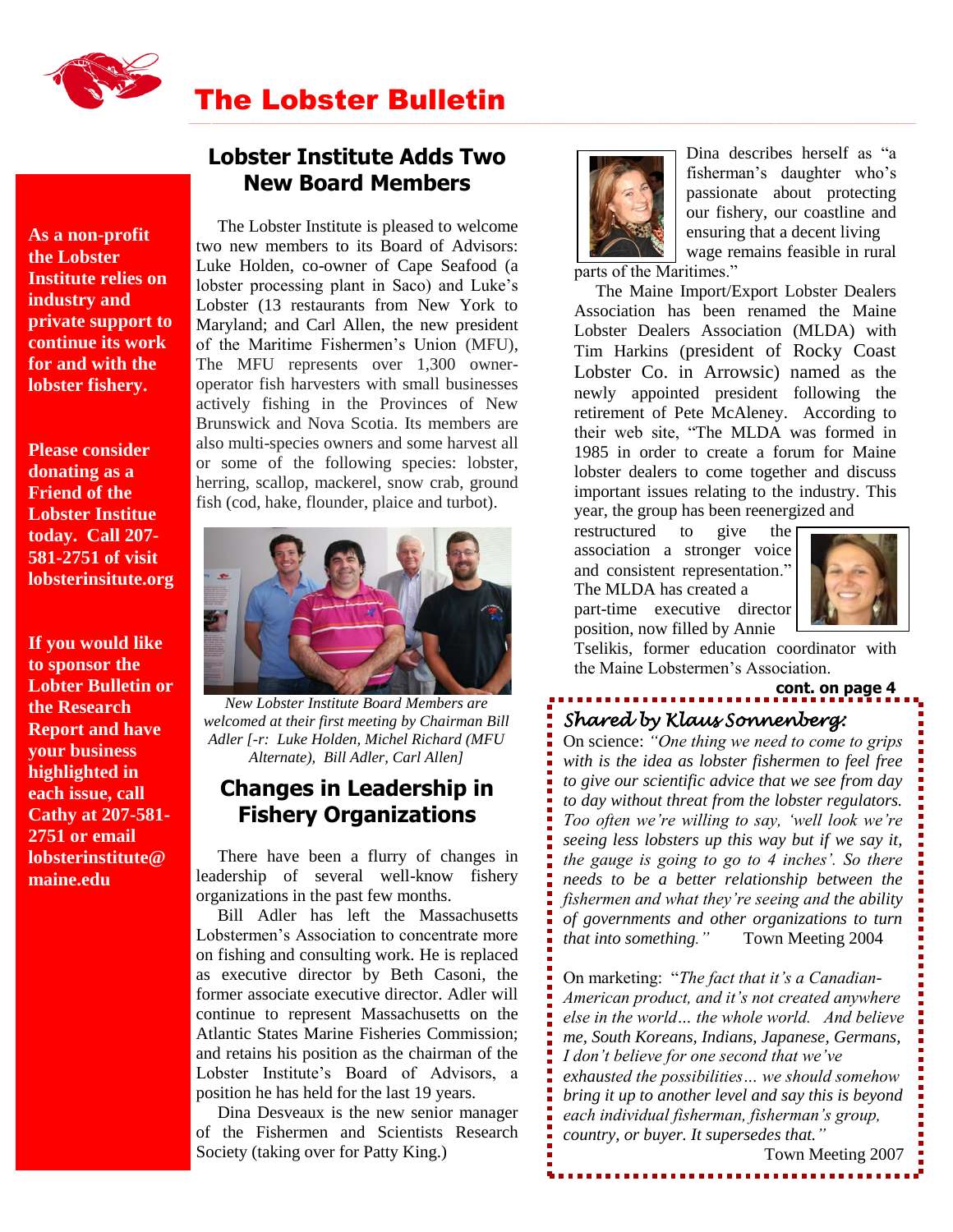# RESEARCH REPORT

 $\frac{1}{2}$  ,  $\frac{1}{2}$  ,  $\frac{1}{2}$  ,  $\frac{1}{2}$  ,  $\frac{1}{2}$  ,  $\frac{1}{2}$  ,  $\frac{1}{2}$  ,  $\frac{1}{2}$  ,  $\frac{1}{2}$  ,  $\frac{1}{2}$  ,  $\frac{1}{2}$  ,  $\frac{1}{2}$  ,  $\frac{1}{2}$  ,  $\frac{1}{2}$  ,  $\frac{1}{2}$  ,  $\frac{1}{2}$  ,  $\frac{1}{2}$  ,  $\frac{1}{2}$  ,  $\frac{1$ 

- **Green Crab Studied as Possible Lobster Bait:** Researchers Shauna M. Ryan, Sara T. Livingstone, J.P. Barry, P. James Williams & Russell C. Wyeth of Nova Scotia conducted a comparative study on the use of Green Crab versus traditional fin fish baits. They made video recordings of lobster foraging responses in the laboratory to compare the attractiveness of the invasive green crab (*Carcinus maenas*) bait, two traditional finfish baits and an inert control. In an abstract from their article *Laboratory comparison of American lobster,* Homarus americanus*, foraging responses to invasive green crab, Carcinus maenas, and two traditional finfish baits* they noted, "Solitary lobsters approached and handled all three biological baits with similar latencies and spent similar time in contact with the biological baits. In contrast, lobsters took longer to approach and handle, and spent significantly less time in contact with control bait. As green crabs were statistically indistinguishable in attractiveness from traditional baits in our laboratory setting, we suggest field trials should test this alternate bait in circumstances more directly relevant to the fishery." The article was published in "Marine and Freshwater Behaviour and Physiology" online on July 21, 2014.
- **European Lobster Hatchery Aims to Release 60,000 Lobsters**: (with excerpts from *UK lobster hatchery helps boost local catch* by Nicki Holmyard, SeafoodSource.com*,* June 24, 2014)

 The U.S. and Canadian lobstermen and scientists are not the only ones looking to improve hatchery techniques with an eye toward possible needs in the future to bolster lobster stocks. The National Lobster Hatchery in Cornwall, U.K. is hoping to develop a method of increasing European lobster populations in areas of decline. Like the American lobster in the U.S. and Canada, European lobster stocks are currently plentiful in the U.K. The U.K. lobster fishery landings value is equivalent to \$52.6 million U.S. Yet, according to a June 24, 2014 article in SeafoodSource.com, "there is always room for improvement, and U.K. fishermen point to the fact that demand outstrips supply, especially in December, when the market in Europe increases significantly. They also feel that greater effort could be made to sell European lobster in the U.K. retail market, instead of importing American lobster, although price is a major factor in this."

 Dom Boothroyd, general manager of the National Lobster Hatchery, explained in the article that lobster stocks in both the Scandinavian and Mediterranean stocks have completely collapsed and are yet to recover. He noted, "We have established ourselves as a center for excellence in lobster science and our research is cited all around the world. Through this we hope to develop better techniques to help re-establish lobster populations where they have declined, and to increase fisheries in areas where catches are poor. We know we can't feed the world, but we can make a contribution by providing a successful fisheries management tool that will help sustain the future of our seas and the coastal communities that rely on the lobster fishery for their livelihood."

 The article goes on to explain that the hatchery collects around 100 berried lobsters each year, which are allowed to egg-out. Using methods with similarities to those used in hatcheries for American lobsters, "larvae are transferred to conical rearing tanks where they are fed on plankton, and kept for around two weeks until they reach their third moult. More than 40 percent of the lobsters survive to this stage, whereas in the wild, survival rates are thought to be less than one percent. After their third moult, the lobsters are separated into individual rearing compartments, housed in stacking systems known as Aquahives, and [are given a] powdered proprietary feed. Seventyfive percent of the lobsters are released to the sea at stage 5 and the remainder at stage 8 or higher. Local fishermen and divers …take the animals to offshore [locations](http://www.seafoodsource.com/en/all-commentary/26368-uk-lobster-hatchery-helps-boost-local-catch) around Cornwall and the Isles of Scilly. The target for 2014 is to release 60,000 lobsters."

**From FY08 - FY14 the Lobster Institute assisted scientists in obtaining \$1,851,599 in grant funding for lobster-related research.**